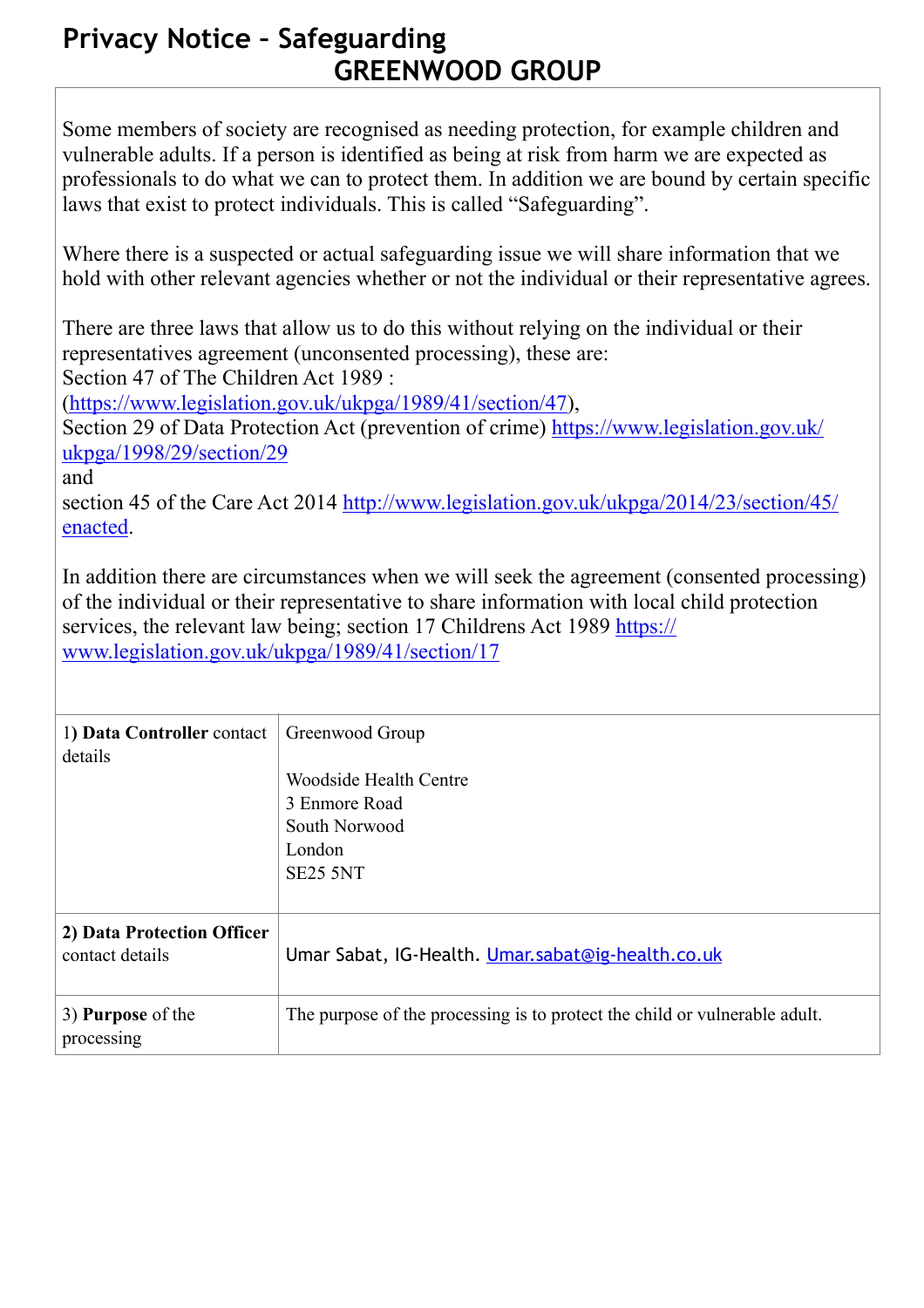## **Privacy Notice – Safeguarding GREENWOOD GROUP**

| 4) Lawful basis for<br>processing                                 | The sharing is a legal requirement to protect vulnerable children or adults,<br>therefore for the purposes of safeguarding children and vulnerable adults, the<br>following Article 6 and 9 conditions apply:                                                    |
|-------------------------------------------------------------------|------------------------------------------------------------------------------------------------------------------------------------------------------------------------------------------------------------------------------------------------------------------|
|                                                                   | For consented processing;                                                                                                                                                                                                                                        |
|                                                                   | $6(1)(a)$ the data subject has given consent to the processing of his or her<br>personal data for one or more specific purposes                                                                                                                                  |
|                                                                   | For unconsented processing;                                                                                                                                                                                                                                      |
|                                                                   | $6(1)(c)$ processing is necessary for compliance with a legal obligation to<br>which the controller is subject                                                                                                                                                   |
|                                                                   | and:                                                                                                                                                                                                                                                             |
|                                                                   | $9(2)(b)$ " is necessary for the purposes of carrying out the obligations and<br>exercising the specific rights of the controller or of the data subject in the field<br>of social protection law in so far as it is authorised by Union or Member<br>State law' |
|                                                                   | We will consider your rights established under UK case law collectively<br>known as the "Common Law Duty of Confidentiality"*                                                                                                                                    |
| 5) Recipient or categories<br>of recipients of the shared<br>data | The data will be shared with Croydon CCG Safeguarding teams.                                                                                                                                                                                                     |
| 6) Rights to object                                               | This sharing is a legal and professional requirement and therefore there is no<br>right to object.                                                                                                                                                               |
|                                                                   | There is also GMC guidance:                                                                                                                                                                                                                                      |
|                                                                   | https://www.gmc-uk.org/guidance/ethical_guidance/<br>children guidance 56 63 child protection.asp                                                                                                                                                                |
| 7) Right to access and<br>correct                                 | The DSs or legal representatives has the right to access the data that is being<br>shared and have any inaccuracies corrected. There is no right to have accurate<br>medical records deleted except when ordered by a court of Law.                              |
| 8) Retention period                                               | The data will be retained for active use during any investigation and thereafter<br>retained in an inactive stored form according to the law and national guidance                                                                                               |
| 9) Right to Complain.                                             | You have the right to complain to the Information Commissioner's Office, you<br>can use this link https://ico.org.uk/global/contact-us/                                                                                                                          |
|                                                                   | or calling their helpline Tel: 0303 123 1113 (local rate) or 01625 545 745<br>(national rate)                                                                                                                                                                    |
|                                                                   | There are National Offices for Scotland, Northern Ireland and Wales, (see ICO<br>website)                                                                                                                                                                        |